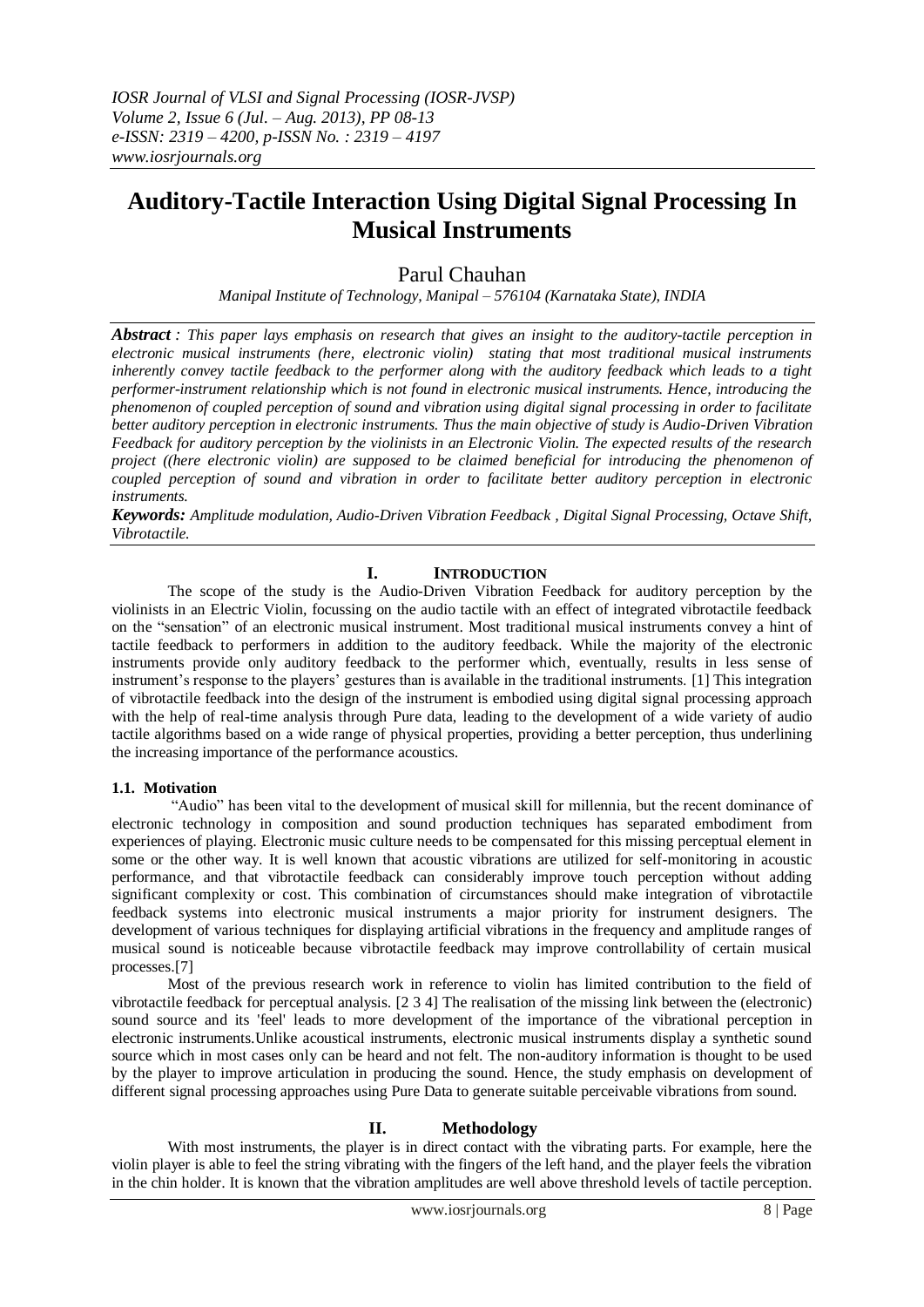Hence, of the different types of mechanoreceptors in the skin, the Pacinian corpuscles play the largest role in our vibrotactile perception because of their sensitivity in the audible range. Electronic sound sources are able to produce many different sounds, but each sound has the same 'feel' because nothing physically changes in the control device. In the real world, for example, a thicker string will produce a lower, heavier sound and gives more force feedback. Vibrational feedback has to be forced in the instrument so as to obtain the desirable vibration perceptions. [5]

The vibration signal is used as a sign carrier. It is pointing at a specific audio sequence from which it was generated. The goal is to identify a specific audio loop (e.g., a rattling shaker) using touch feedback. The acoustical signal needs to be abstracted and converted into a suitable vibration signal. In an instrument it is beneficial for the performer to feel the vibrations synchronous to the sound production mechanism. If we wish to provide vibrations in an electronic instrument (here violin), these vibrations must then be directly linked to the sound production. Such a link can be achieved by deriving the vibrotactile feedback signal.

The term electronic musical instrument is generally used to describe musical instruments in which the control interface and sound synthesis functions are physically separable, and which involve the transmission of digital control data from one to the other. Performer actions are usually detected and measured using a variety of sensing technologies, sampled and processed before being mapped to the control of some physical model or sound synthesis parameter. In addition to sound, non-audio feedback channels may be generated by software and sent back to the performer via their interface. This feedback here includes vibrations in the system displayed with various modalities using digital signal processing.

When producing vibrotactile feedback it is interesting to note that neither the actuators used to produce vibrotactile feedback or the human skin offer a response to vibrations across the frequency range. By having separate control over the frequency content of the signal sent to the vibrotactile feedback system we can compensate for these responses.[1] Thus by modifying the signal through pure data, suitable audio signal is sent to the loudspeakers so as to obtain suitable perceivable response.

In order to physically produce these vibrations, an actuator are needed which meets the following requirements:

- 1) It must be capable of producing the full frequency range of human tactile sensation.
- 2) It must be able to offer independent control of frequency, amplitude and waveform.
- 3) It must allow a large range of amplitude control (to allow for instrument dynamics).
- 4) It can be driven by an audio signal or a signal easily derived from an audio signal.

Previous studies show that voice-coil, the tactor and the piezoelectric element each of them meet the requirements to different extents. Of these, the voice coil offers the greatest range of frequency and amplitude control. Also of interest is that if we use a voice coil in the form of a loudspeaker, then the system can also be used as the main sound production method of the instrument. This not only adds sound-related vibrotactile feedback to the instrument but also co-locates the sound production into the instrument itself.



Fig.1. Hardware Setup of Feedback actuators to the electronic violin

# **IV. Algorithm In Order To Obtain Suitable Perceivable Vibrations**

Two different approaches to modify the frequency content of the audio signal (using digital signal processing) in order to obtain suitable perceivable vibrations are discussed. [6]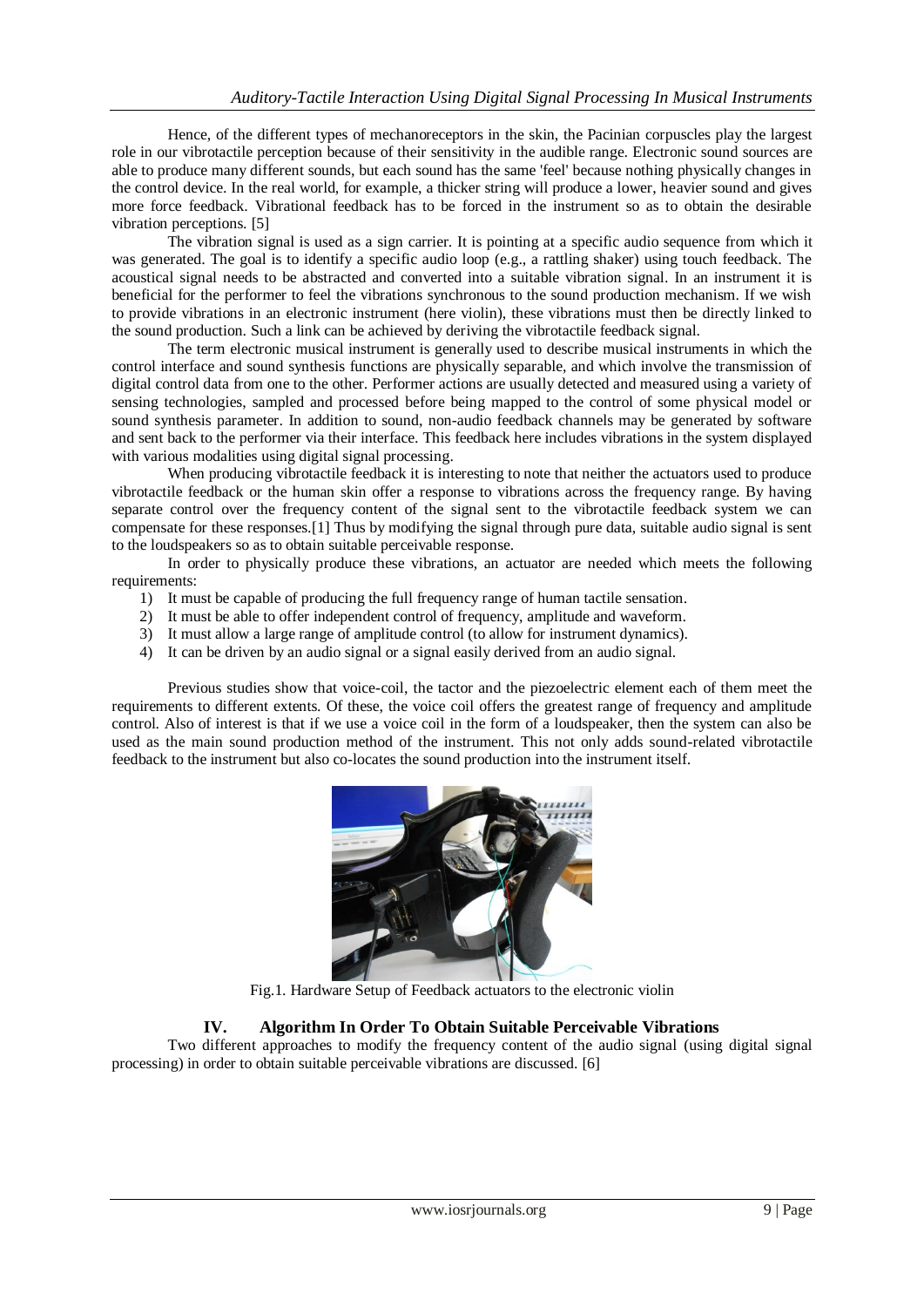### **4.1 Amplitude modulation approach:**



Fig.2. Block diagram for Amplitude Modulation approach

Relatively lower frequencies are more perceivable than the higher frequencies facilitating better sensation of vibrations produced, thus we need to extract the lower frequency contents. With the help of pure data, low pass-filtered at 100 Hz, was included. The input signal from the violin is multiplied with the envelope of the original low-pass-filtered signal to retain the timing information. An envelope follower calculating the RMS amplitude of the input signal using successive analysis windows (Hanning windowing), with the window size set to 1024 samples, which corresponded to approximately 21ms, to avoid smearing the impulsive signal content. The period for successive analysis was half the window size.

### **4.2. Octave Shift Approach:**

Another approach to obtain perceivable vibration is to shift down the frequency of all signals, thus decreasing the higher frequencies to a range of perceivable vibration sensation .With regard to sampling we can change the speed of an existing sound in an array, also resulting in the change in pitch. Using granular synthesis we can decouple these parameters. The concept of granular synthesis is that a sound is sampled at the original speed, but it is played at a different speed from each sample point.

In order to maintain partials, low-pass-filtered signals were used as a starting point. Hanning window is used to suppress the clicks that result with every transition to a new value, and a low pass filter to avoid high frequency artefacts that are not felt anyway. Using this method, some high-frequency artefacts occurred, which were filtered afterward by an additional low-pass filter at 100 Hz.



Fig. 3. Block diagram for Octave Shift Approach

Therefore, in this study the decision was made to shift all frequencies down one octave relative to their original frequency, with stronger compression toward higher frequencies. Again, Pd was used for pitch-shifting using a granular synthesis approach. The signal was divided into grains of 1000 samples, which were slowed down by half and summed again.



Fig. 4 Graphical representation of quality analysis of Audio-Driven Vibration Feedback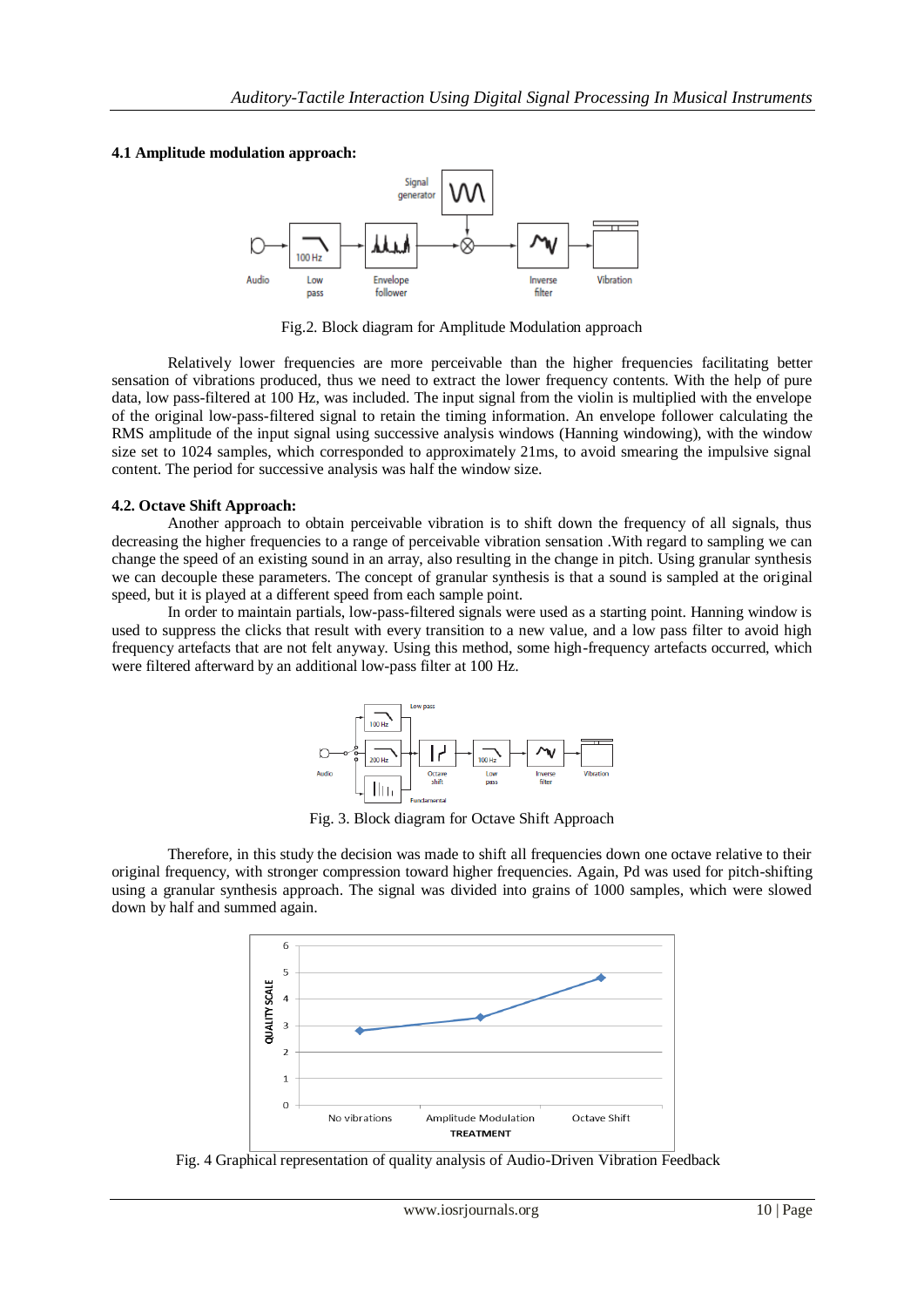As shown in the graphical representation of the quality analysis by considering the average value of ratings given by 6 participants on the quality scale which are interpreted as numbers on a linear scale from 1 to 5, with 1 corresponding to `bad' and 5 to `excellent'. The quality improves by introducing vibrations in comparison to without vibrations. Also shows that the Octave Shift method is more effective than Amplitude Modulation Techniques. The reasons for this analysis could possibly be the string resonance affecting the violin quality. As the string resonates and excite resonance in the violin body at low frequencies, and the main bridge resonance at higher frequencies. Thus feedback introduces some extra unrequired vibrational components in the body of violin. Hence, Octave Shift technique is considered better in comparison with the Amplitude Modulation technique.

# **IV. Result Analysis**

### **4.1. Method of Investigation**

AttrakDiff  $^{TM}$  is used as an instrument for measuring the interactive quality, with the help of which the users can indicate their perception of the product. The average values of the AttrakDiff  $^{TM}$  dimensions for the evaluated product are plotted on the diagram. In this presentation the hedonic quantity distinguishes between the aspects of stimulation and identity. Furthermore, the rating of attractiveness is presented.[8 9]

| Product title of fore-study   | Without tactile feedback                                         |
|-------------------------------|------------------------------------------------------------------|
| Product title of after-study  | With tactile feedback                                            |
| Evaluation type               | Comparison before-after, <i>i.e.</i> the project is rated twice. |
| Variant                       | The same test participants in both project parts                 |
| No. of Ratings in Fore-Study  |                                                                  |
| No. of Ratings in After Study |                                                                  |

Table 1. Characteristics of Investigation



Fig 5. Mean values of the four AttrakDiff<sup>TM</sup> Dimensions for the product in the fore-study ("without tactile") feedback") and after-study ("with tactile feedback")

### **4.2. Interpretations of the study**

### **4.2.1. Project part fore-study, product "without tactile feedback".**

In terms of pragmatic quality the product is located in the above –**average region**. It meets ordinary standards.

# **Result: Must strive to improve the quality even more.**

With regard to hedonic quality-identity, the product is located in the **average region**; it provides the user with identification.

# **Result: Scope of improvement.**

With regard to hedonic quality-– stimulation, the product is located in the **average region**. **Result: In order to motivate, enthral and stimulate users even more intensely, possibility to aim for further improvement**.

The products attractiveness value is located in the **above-average region**. **Result: the overall impression of the product is very attractive.**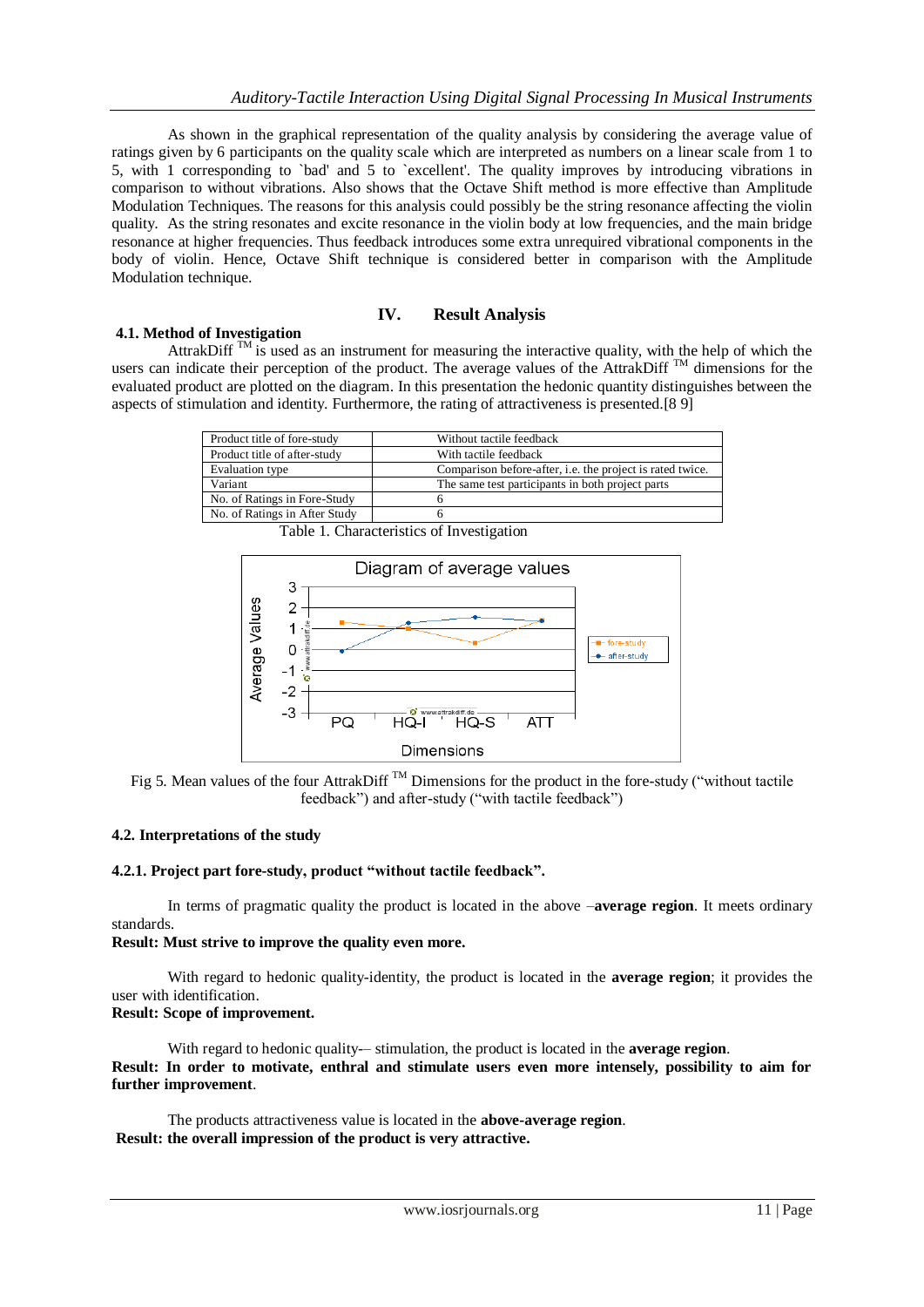## **4.2.2. Project part after-study "with tactile feedback**".

In terms of pragmatic quality the product is located in the **above-average region. Result: should you Result: Possibility of further improvement.**

With regard to hedonic quality identity the product is located in the **above average region;** it provides the user with the identification.

# **Result: Possibility of further improvement.**

With regard to the hedonic quality stimulator the product is located in the **above average region**. It stimulates users awakens curiosity and motivates them.

## **Result: In terms of aspects of stimulation the product is classified optimal**.

The products attractiveness value is located in the **above average region**. **Result: the overall impression of the product is very attractive**.

#### **4.3. Comparison of results of both project parts:**

In terms of pragmatic quality, the results have deteriorated in comparison to that of the fore-study. This difference is however statistically insignificant.

In terms of the identity aspect of hedonic quality, the results have improved in comparison to that of the fore-study. This difference is however statistically insignificant.

In terms of the stimulation aspect of hedonic quality, the product has improved in comparison to that of the fore-study. This difference is statistically significant.

In terms of overall, the product has improved in comparison to that of the fore-study. This difference is however statistically significant.

| Age                    | 20-40              |
|------------------------|--------------------|
| Number of Participants |                    |
| Gender                 | Male: 4 Female:2   |
| Product experience     | More than 3 years. |

Table 2. Classification of Test Participants



Fig. 6. Mean Values of word pairs for the results in fore-study ("without tactile") and after-study ("with tactile").

### **4.4. Significance of the results obtained**

The experiment concludes that the violinists prefer vibrotactile perception synchronous with the notes played than no vibration condition. This is clearly reflected in the Fig. 4.